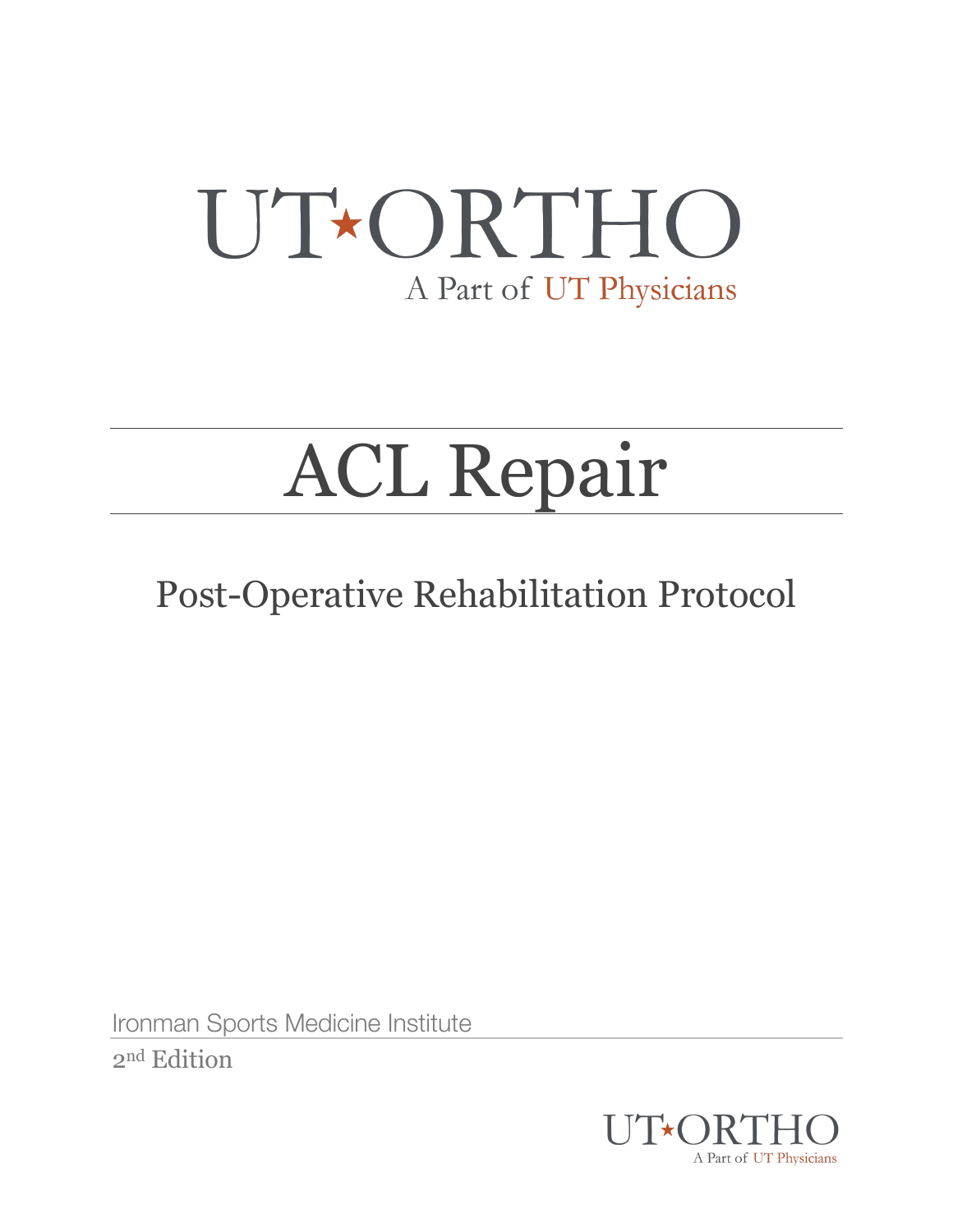PHASE 1 - ACUTE (0-6 Weeks)

**PHASE GOALS: PROTECT GRAFT, RESTORE AMBULATION & ADL STATUS** 

### **RANGE OF MOTION**

- **FULL KNEE EXTENSION ROM IMMEDIATELY**
- **FLEXION ROM PROGRESSED GRADUALLY**

### **WEIGHT BEARING**

• **IMMEDIATE: WEIGHT-BEARING AS TOLERATED LOCKED IN EXTENSION**

### **BRACE & CRUTCH USE**

- **0-1 WEEK - BRACE LOCKED IN FULL EXTENSION**
- **1-2 WEEKS - OPEN BRACE TO 60 DEG**
- **2+ WEEKS – BRACE OPEN WITH GOOD QUAD CONTROL & FULL EXTENSION; DC BRACE & CRUTCHES WHEN GAIT IS NORMAL**

#### **STRENGTHENING**

- **QUAD SETS, STRAIGHT LEG RAISES, HIP ABDUCTION**
- **BALANCING, PRE-GAIT, CALF RAISES**
- **STATIONARY BIKING (MUST BE BEYOND 110 DEG KNEE FLEXION)**

### **CRITERIA FOR FULL AMBULATION**

- • **> 0 DEG KNEE EXTENSION & 90 DEG KNEE FLEXION**
- **> 30 STRAIGHT LEG RAISES WITHOUT LAG**
- **MINIMAL EFFUSION, PAIN, & SYMMETRICAL GAIT WITHOUT A LIMP**
- • **MD OR PT APPROVAL**

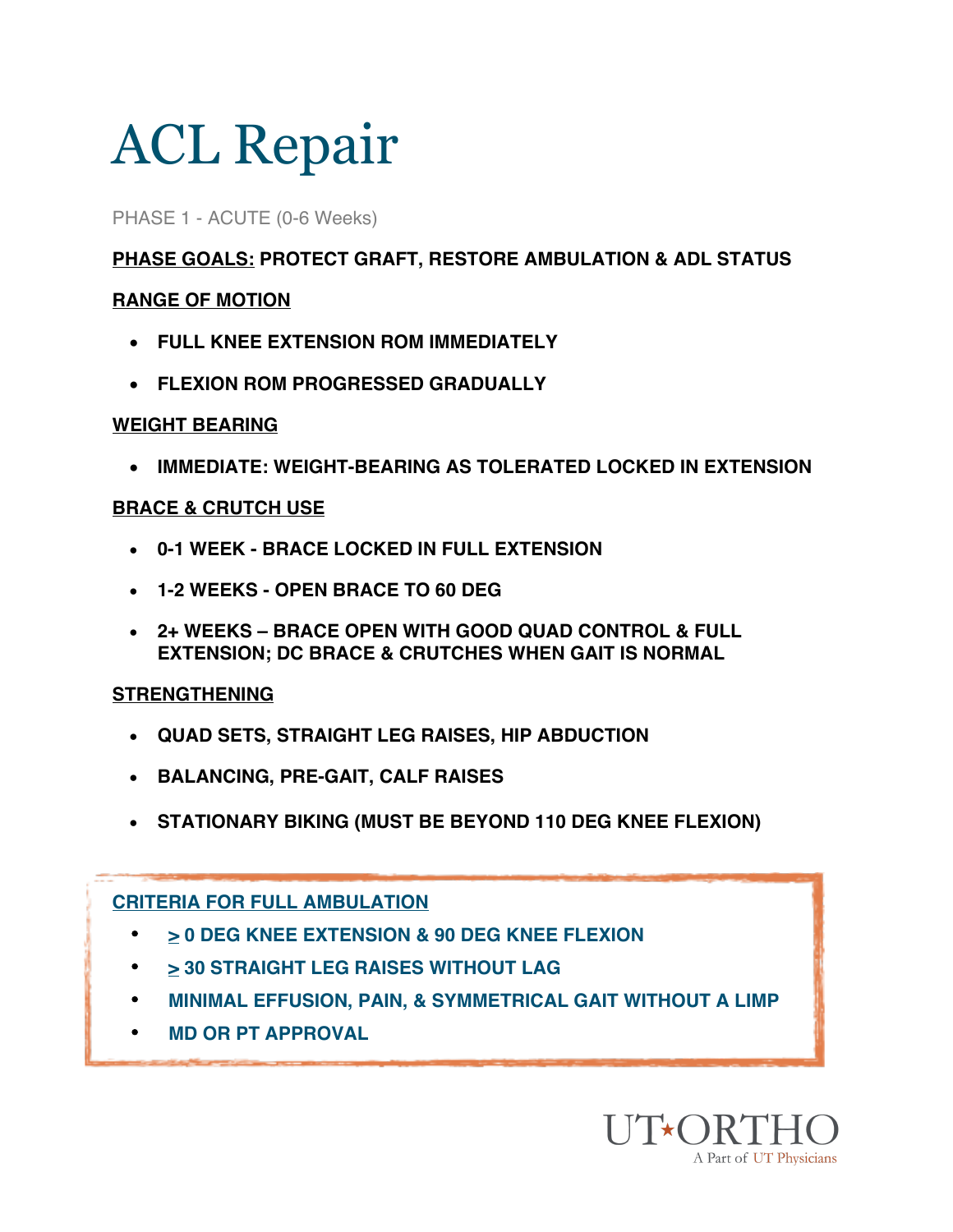### PHASE 2 – STRENGTH & JOGGING (6-12 Weeks)

### **PHASE GOALS: IMPROVE STRENGTH & INITIATE JOGGING PROGRAM**

### **RANGE OF MOTION**

• **6+ WEEKS - SYMMETRICAL & PAIN-FREE WITH OVERPRESSURE**

#### **STRENGTHENING**

- **LEG PRESS, STEP-UPS, & ROMANIAN DEADLIFTS (RDLs)**
- **SQUAT PROGRESSION (BODYWEIGHT SQUATS -> SINGLE LEG SQUATS)**
- **RESISTED HIP ABDUCTION LATERAL BAND WALKS**
- **CORE EXERCISES (PLANKS, V-UPS, SINGLE-LEG BRIDGING)**

### **CONDITIONING**

- **STATIONARY BIKING (MUST BE BEYOND 110 DEG KNEE FLEXION)**
- **ELLIPTICAL & ROWING MACHINE**
- **SWIMMING (PROGRESS KICKING GRADUALLY & PAIN-FREE)**

### **CRITERIA FOR JOGGING**

- **PAIN LESS THAN 3 / 10 (WORST)**
- **WITHIN 2 DEG NORMAL KNEE EXTENSION & 120 DEG KNEE FLEXION**
- **QUADRICEPS & HAMSTRING STRENGTH > 60% NORMAL**
- **LESS THAN 4cm DEFICIT ON SINGLE-LEG SQUAT (ANTERIOR REACH)**
- **AT LEAST 1 MINUTE OF SINGLE LEG SQUATS**
- **MD OR PT APPROVAL**

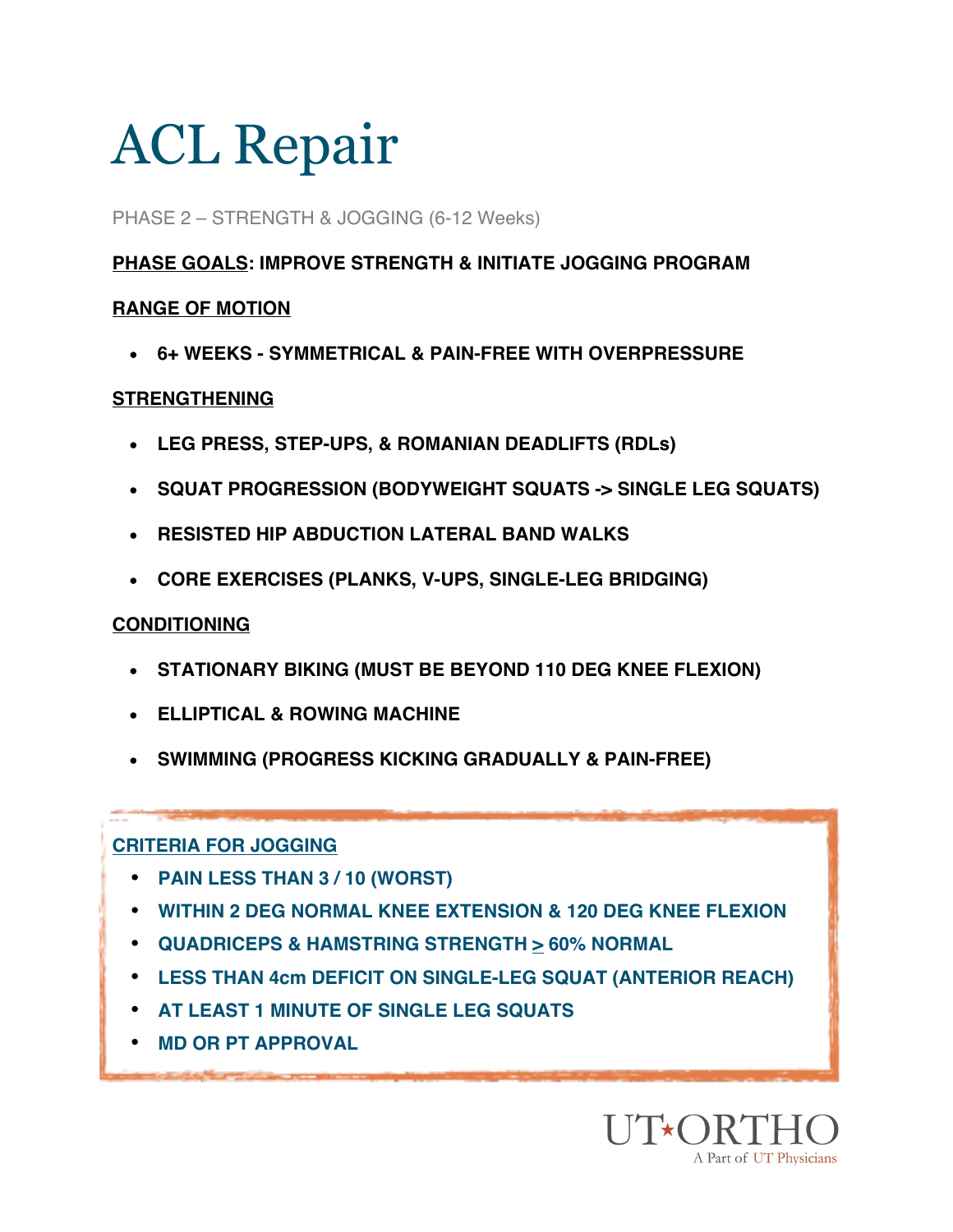#### PHASE 3 - AGILITY (12-20 Weeks)

### **PHASE GOALS: INTRODUCE DYNAMIC & POWER MOVEMENTS**

### **RANGE OF MOTION**

• **12+ WEEKS - MAINTAIN SYMMETRY & PAIN-FREE OVERPRESSURE**

### **STRENGTHENING**

- **GYM STRENGTHENING (SQUATS, DEADLIFTS, INITIATE OLYMPIC LIFTING)**
- **CORE EXERCISES (MOUNTAIN CLIMBERS, PLANKS, V-UPS)**
- **BIODEX FATIGUEING PROTCOLS**

### **CONDITIONING**

• **BIKING, ELLIPTICAL, JOGGING**, **SWIMMING & ROWING**

### **PLYOMETRICS & LIGHT AGILITY**

- **LADDER DRILLS, FOOTWORK AGILITIES**
- **BOX JUMPS (DOUBLE & SINGLE LEG)**
- **HIGH INTENSITY PREDICTABLE AGILITY MOVEMENTS**

### **CRITERIA FOR HEAVY AGILITY**

- **PAIN LESS THAN 2 / 10 (WORST)**
- **QUAD & HAM STRENGTH > 80% NORMAL; > 50% H/Q RATIO FOR FEMALES**
- **AT LEAST 3 MINUTES OF SINGLE LEG SQUATS (RESISTED)**
- **< 5 ON LANDING ERROR SCORING SYSTEM (LESS)**
- **MD OR PT APPROVAL**